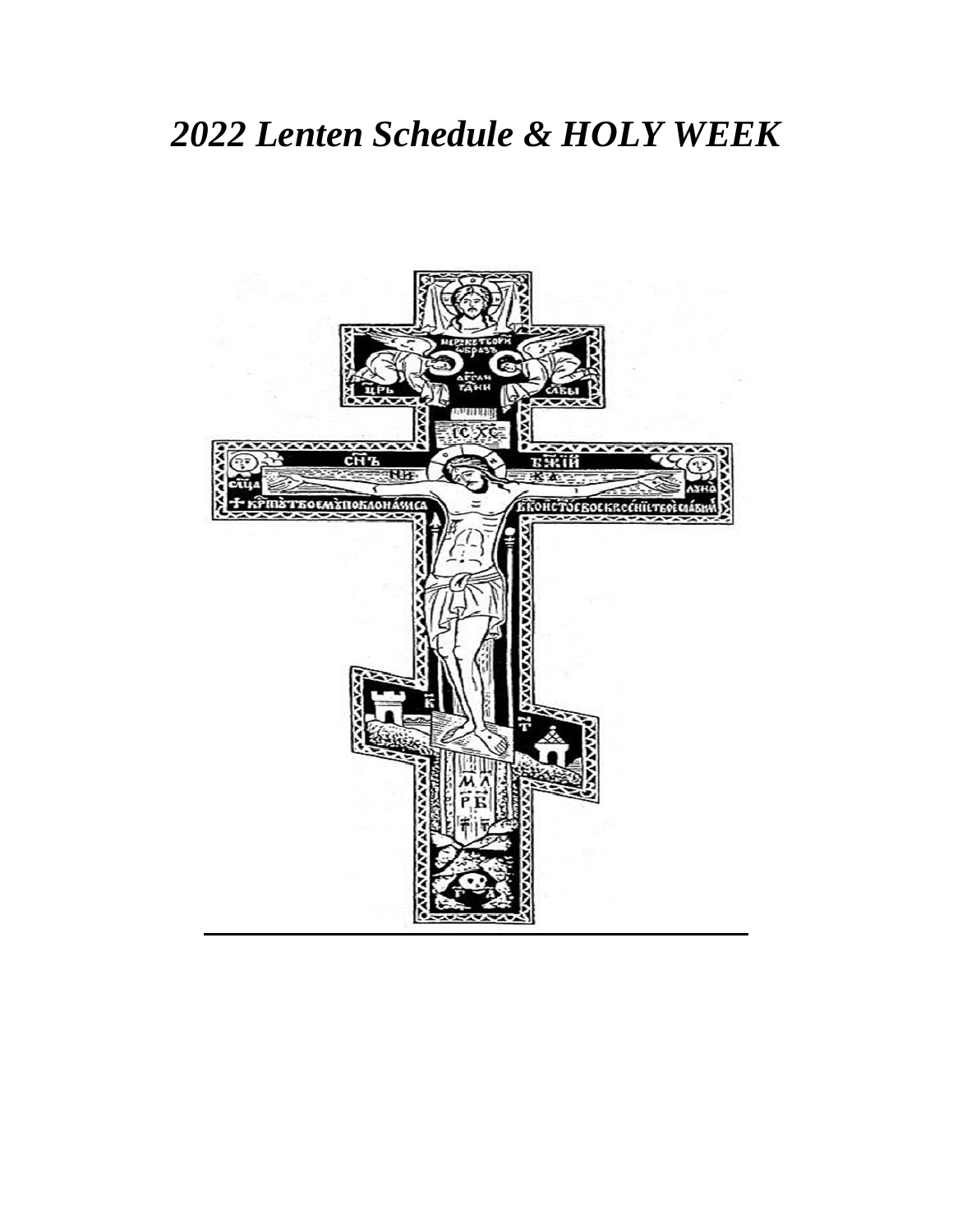## **Lenten Schedule 2022**

- March 5<sup>th</sup>- Soul Saturday Divine Liturgy with Trisagion Prayers for the Departed/OCMC Retreat starting at 9:30am (*Hosted by St. Sophia Greek Orthodox Church 2504 N St. Mary's San Antonio, Texas 78212*).
- March 6<sup>th</sup>- Forgiveness Vespers at 5:00pm

#### *1 st Week of Great Lent*

- March  $7<sup>th</sup>$  Great Compline with the Canon of St. Andrew at 4:30pm (respective quarter)
- March 8<sup>th</sup>- Great Compline with the Canon of St. Andrew at 6:30pm (respective quarter)
- March 9<sup>th</sup>- Presanctified Divine Liturgy at 6:30pm *(Hosted by St. John*) *Cassian Romanian Orthodox Church 1801 W Thorain Blvd, San Antonio, TX 78201)*
- March 10<sup>th</sup>- Great Compline with the Canon of St. Andrew at 6:30pm (respective quarter)
- March  $11<sup>th</sup>$  Akathist to the Theotokos  $1<sup>st</sup>$  Stasis at 6:30pm
- March 13<sup>th</sup>- Sunday of Orthodoxy Pan-Orthodox Vespers at 5:00pm *(Hosted by St. John Cassian Romanian Orthodox Church 1801 W Thorain Blvd, San Antonio, TX 78201)*

## *2 nd Week of Great Lent*

- March  $14<sup>th</sup>$  Great Compline at 4:30pm
- March 16<sup>th</sup>- Presanctified Divine Liturgy at 6:30pm *(Hosted by Lackland*) *AFB Orthodox Christian Chapel, details for registration/attendance will be emailed/posted at www. saintephraim.com )*
- March  $18<sup>th</sup>$  Akathist to the Theotokos  $2<sup>nd</sup>$  Stasis at 6:30pm

#### *3 rd Week of Great Lent*

#### *Feast of the Annunciation*

- March  $21<sup>th</sup>$  Great Compline at 4:30pm
- March 23<sup>rd</sup>- Presanctified Divine Liturgy at 6:30pm *(Hosted by St. Ephraim*) *Parish)*
- March 25<sup>th</sup>- Vesperal Divine Liturgy with 3<sup>rd</sup> Stasis at 6:30pm

#### *4 th Week of Great Lent*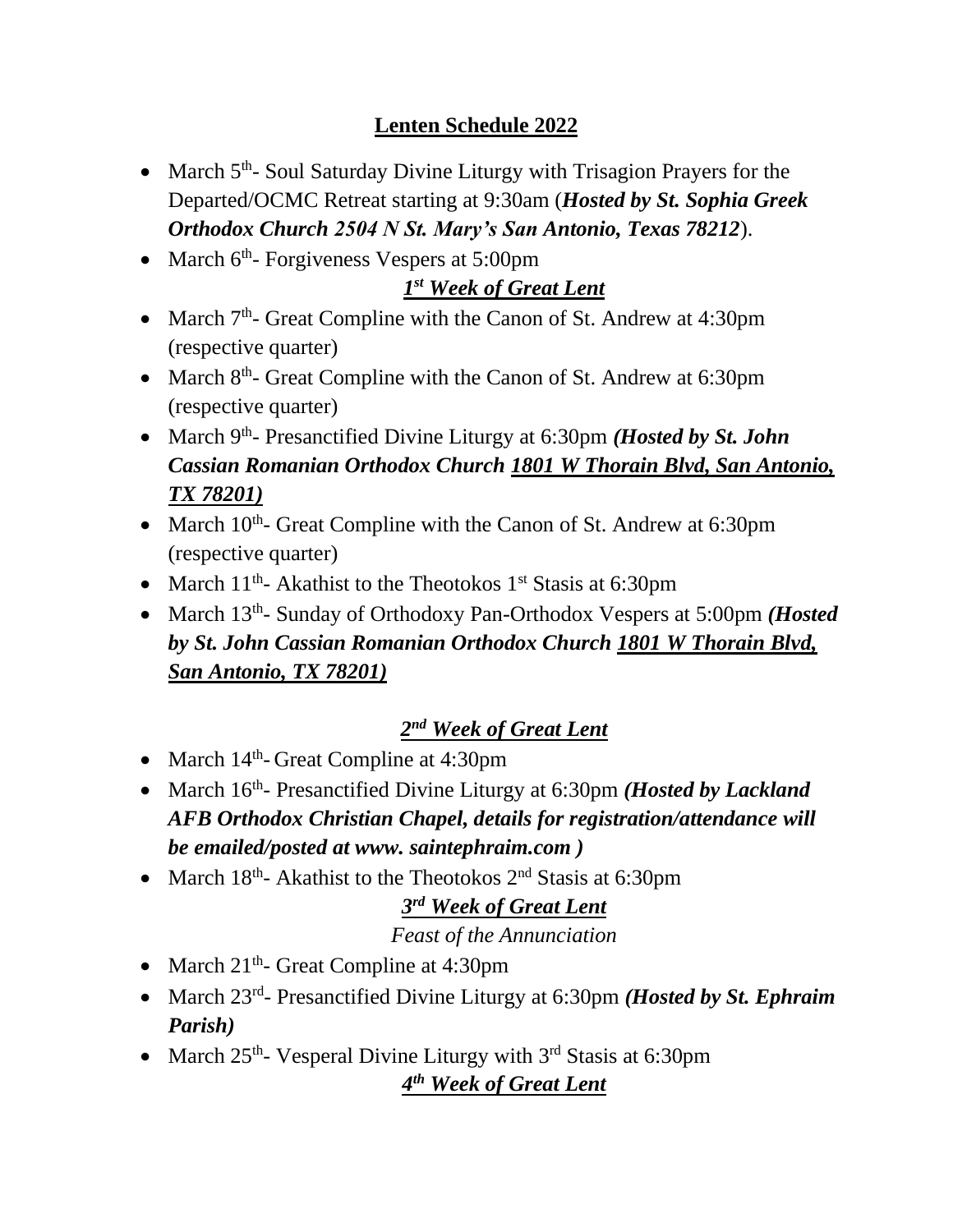- March 28<sup>th</sup>- Great Compline at 4:30pm
- March 30<sup>th</sup>- Presanctified Divine Liturgy at 6:30pm *(Hosted by St. Anthony the Great Orthodox Church 103 Carolina St, San Antonio, TX 78210)*
- April  $1^{st}$  Akathist to the Theotokos  $4^{th}$  Stasis at 6:30pm

### *5 th Week of Great Lent*

- April  $4<sup>th</sup>$  Great Compline at 4:30pm
- April 6<sup>th</sup>- Presanctified Divine Liturgy at 6:30pm (*Hosted by St. Sophia*) *Greek Orthodox Church 2504 N St. Mary's San Antonio, Texas 78212*).
- April 7<sup>th</sup>- Little Compline with the complete Canon of St. Andrew of Crete and the Life of St. Mary of Egypt at 6:30pm
- April  $8<sup>th</sup>$  Akathist to the Theotokos at 6:30pm

### *6 th Week of Great Lent*

- April  $11<sup>th</sup>$  Great Compline at 4:30pm
- April 13<sup>th</sup>- Presanctified Divine Liturgy at 6:30pm *(Hosted by Sts. Joachim*) *& Anna Russian Orthodox Church 6858 Oxford Trace St. San Antonio, Texas 78240)*
- April  $15<sup>th</sup>$  Little Compline with the Canon of the Rising of Lazarus at 6:30pm

#### *Lazarus Saturday*

• April 16<sup>th</sup>- Orthros/Matins at 9:00am & Divine Liturgy of St. John Chrysostom at 10:00am *(Reception of new faithful into the Holy Orthodox Church)*

#### *Palm Sunday*

- April  $17<sup>th</sup>$  Orthros/Matins at 9:00am & Divine Liturgy of St. John Chrysostom at 10:00am
	- Procession w/ Palm Branches, Annual Photo & Fish Luncheon.

#### *HOLY WEEK*

- April 17<sup>th</sup>- Bridegroom Orthros for Holy Monday at 6:30pm (Sunday Evening)
- April 18<sup>th</sup>- Bridegroom Orthros for Holy Tuesday at 6:30pm (Monday Evening)
- April 19<sup>th</sup>- Bridegroom Orthros for Holy Wednesday at 6:30pm (Tuesday Evening)